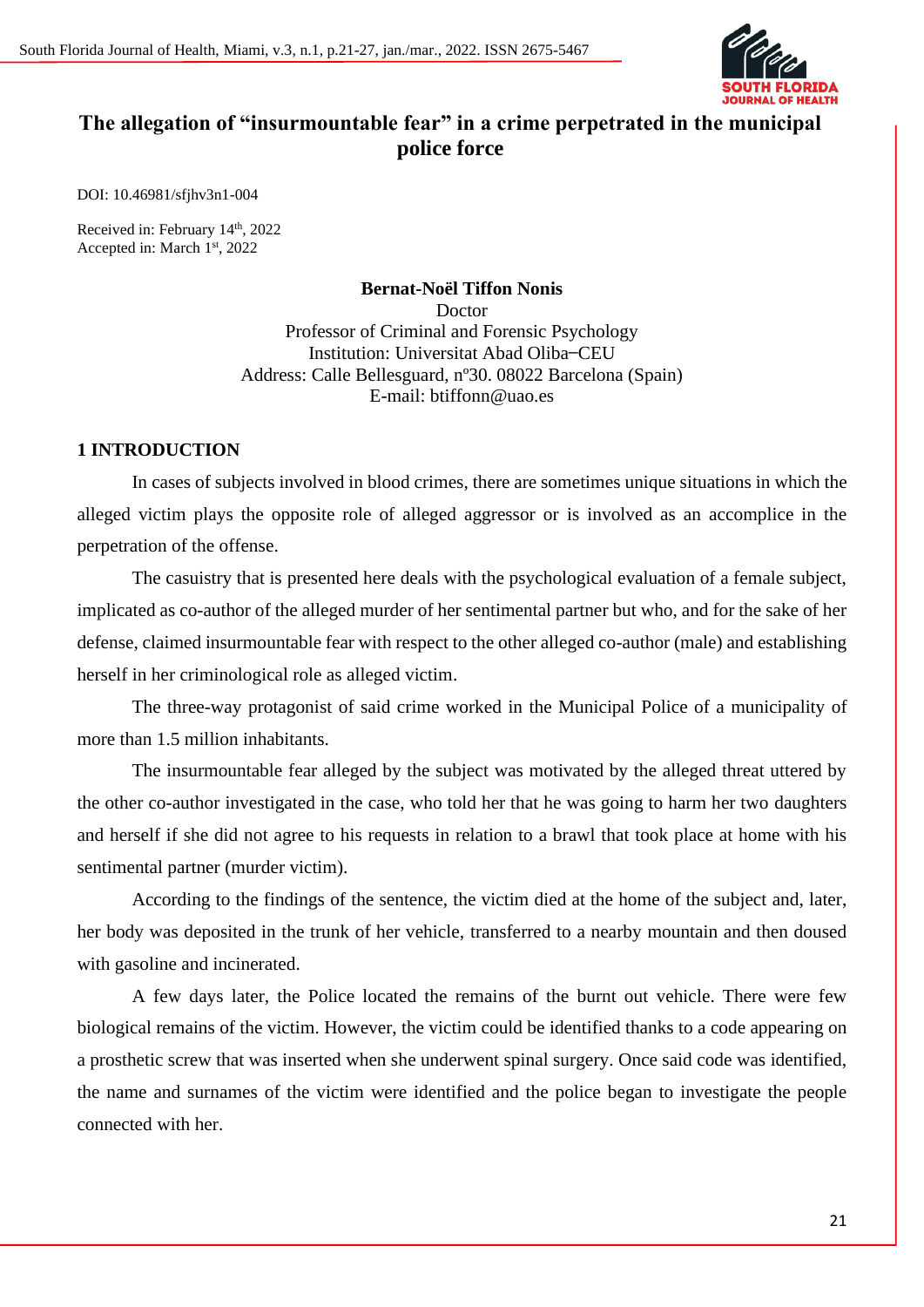

Photo detailing the state of the vehicle after the fire



Photo detailing the victim's prosthetic screw



## **2 METHOD**

A directed clinical interview (or anamnesis) was carried out on the alleged co-perpetrator who was evaluated by this writer, videos were viewed of the statements from the alleged co-perpetrators taken in the court and the Medical-Forensic reports were reviewed of the psychological and/or psychiatric evaluations carried out on the two allegedly implicated.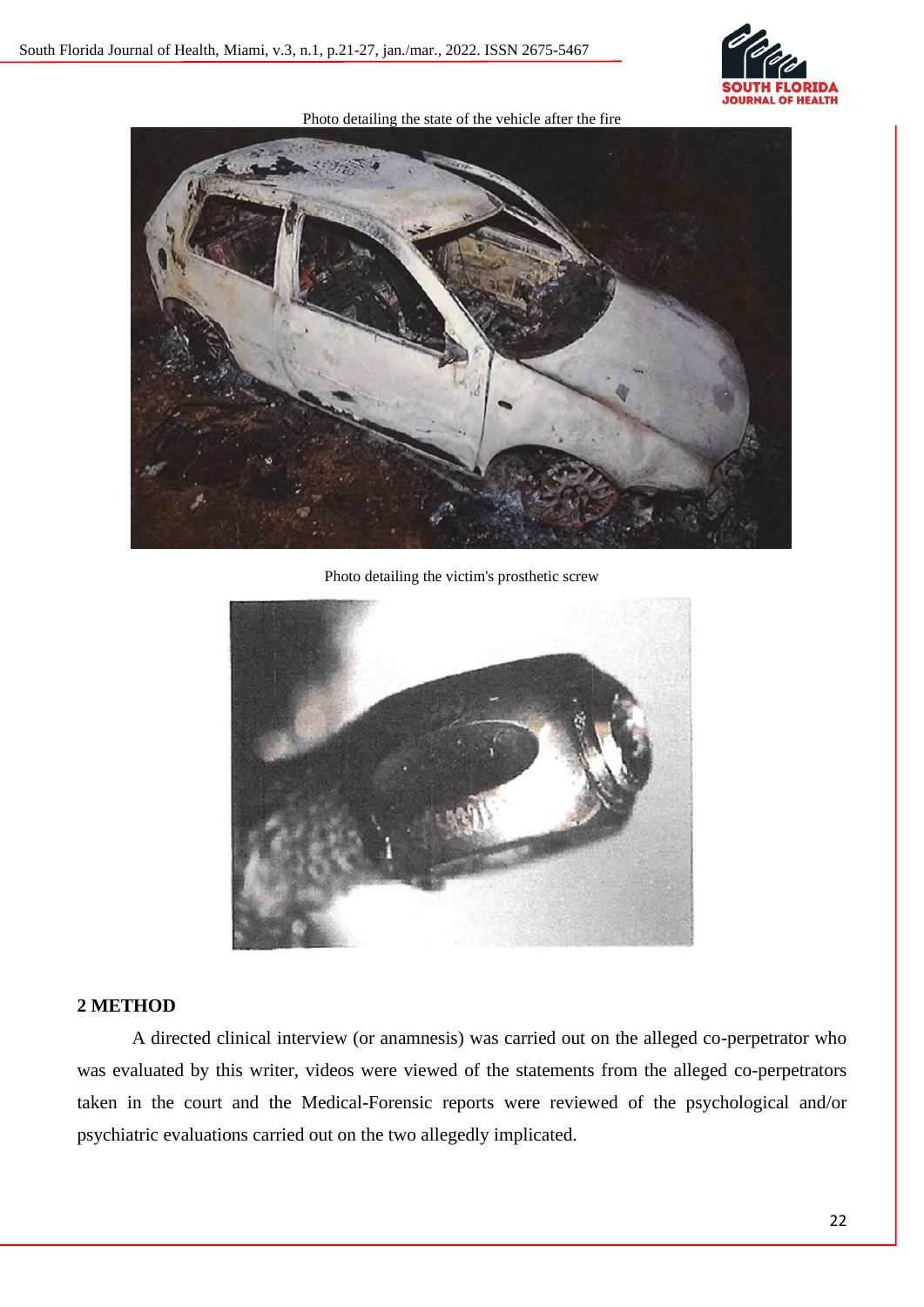

Likewise, psychological tests were administered in order to be able to assess the scope of the clinical-symptomatic phenomenology of the psycho-emotional state of the subject with respect to her presumed traumatic reaction derived from the threats she reported receiving from the other defendant.

## **3 RESULTS**

The subject was administered the following set of psychological tests (the most notable among many others administered): the Millon Clinical Multiaxial Inventory (MCMI-IV, 2018) and the Davidson Trauma Scale (DTS) (1997).

It should be noted that the tests were conducted at the prison where she remained admitted under a preventive inmate regime, awaiting trial by the Jury of the Provincial Court.

The test results are as follows:

|                                          |                                             |           |                         |           |                  |    | <b>INVENTARIO CLÍNICO MULTIAXIAL DE MILLON-IV</b> |                                |                          |     |
|------------------------------------------|---------------------------------------------|-----------|-------------------------|-----------|------------------|----|---------------------------------------------------|--------------------------------|--------------------------|-----|
|                                          | <b>RESUMEN DE LAS PUNTUACIONES Y PERFIL</b> |           |                         |           |                  |    |                                                   |                                |                          |     |
| CÓDIGO DE PUNTUACIONES MÁXIMAS = 2A 7 8A |                                             |           |                         |           |                  |    |                                                   |                                | $INVALIDEZ (V) =$        | O   |
| AJUSTES DE LAS TASAS BASE =              | <b>A/CC</b>                                 |           |                         |           |                  |    |                                                   |                                | INCONSISTENCIA $(W) = 6$ |     |
|                                          |                                             |           |                         |           |                  |    |                                                   |                                |                          |     |
| <b>VALIDEZ</b>                           |                                             |           | Puntuación              |           |                  |    |                                                   | Perfil de las tasas base       |                          |     |
| <b>Índices modificadores</b>             |                                             |           | <b>PD</b>               | <b>TB</b> | $\bf{0}$<br>Bajo | 35 | <b>Medio</b>                                      | 75                             | Alto                     | 100 |
| Sinceridad                               |                                             |           | 41                      | 50        |                  |    |                                                   |                                |                          |     |
| <b>Deseabilidad social</b>               |                                             | x<br>Y    | 13                      | 59        |                  |    |                                                   |                                |                          |     |
| Devaluación                              |                                             | z         | 14                      | 61        |                  |    |                                                   |                                |                          |     |
|                                          |                                             |           |                         |           |                  |    |                                                   |                                |                          |     |
|                                          |                                             |           |                         |           |                  |    |                                                   |                                |                          |     |
|                                          |                                             |           |                         |           |                  |    |                                                   |                                |                          |     |
| <b>PERSONALIDAD</b>                      |                                             | <b>PD</b> | Puntuación<br><b>PC</b> | TB        | $\bf{0}$         |    | 60                                                | Perfil de las tasas base<br>75 | 85                       | 115 |
| Patrones clínicos de la personalidad     |                                             |           |                         |           |                  |    | <b>Estilo</b>                                     | <b>Tipo</b>                    | <b>Trastorno</b>         |     |
| Esquizoide                               | 1                                           | 12        | 65                      | 68        |                  |    |                                                   |                                |                          |     |
| Evitativo                                | 2A                                          | 16        | 74                      | 82        |                  |    |                                                   |                                |                          |     |
| Melancólico                              | 2B                                          | 12        | 47                      | 50        |                  |    |                                                   |                                |                          |     |
| <b>Dependiente</b>                       | 3                                           | 10        | 51                      | 60        |                  |    |                                                   |                                |                          |     |
| Histriónico                              | 4А                                          | 2         | 14                      | 13        | -                |    |                                                   |                                |                          |     |
| Tempestuoso                              | 4B                                          | 6         | 33                      | 36        |                  |    |                                                   |                                |                          |     |
| Narcisista                               | 5                                           | 2         | 25                      | 24        |                  |    |                                                   |                                |                          |     |
|                                          |                                             |           |                         |           |                  |    |                                                   |                                |                          |     |
| <b>Antisocial</b>                        | <b>BA</b>                                   | o         | 11                      | O         |                  |    |                                                   |                                |                          |     |
| Sádico                                   | 68                                          | 3         | 30                      | 30        |                  |    |                                                   |                                |                          |     |
| Compulsivo                               | 7                                           | 19        | 79                      | 71        |                  |    |                                                   |                                |                          |     |
| Negativista                              | <b>8A</b>                                   | 13        | 68                      | 69        |                  |    |                                                   |                                |                          |     |
| Masoquista                               | 8B                                          | 8         | 46                      | 59        |                  |    |                                                   |                                |                          |     |
| Patología grave de la personalidad       |                                             |           |                         |           |                  |    |                                                   |                                |                          |     |
| Esquizotípico                            | s                                           | 11        | 52                      | 61        |                  |    |                                                   |                                |                          |     |
| Limite                                   | c                                           | R         | 36                      | 44        |                  |    |                                                   |                                |                          |     |

| <b>PSICOPATOLOGÍA</b>            |    |    | Puntuación |    | Perfil de las tasas base |                 |                   |  |  |
|----------------------------------|----|----|------------|----|--------------------------|-----------------|-------------------|--|--|
|                                  |    | PD | PC         | TB | 60<br>10                 | 75              | 115<br>85         |  |  |
| <b>Sindromes clinicos</b>        |    |    |            |    |                          | <b>Presente</b> | <b>Prominente</b> |  |  |
| Ansiedad generalizada            | Α  | 8  | 51         | 60 |                          |                 |                   |  |  |
| Sintomas somáticos               | н  | 6  | 50         | 60 |                          |                 |                   |  |  |
| <b>Espectro bipolar</b>          | N  | 3  | 22         | 30 |                          |                 |                   |  |  |
| Depresión persistente            | D  | 15 | 59         | 69 |                          |                 |                   |  |  |
| Consumo de alcohol               | в  | o  | 34         | 0  |                          |                 |                   |  |  |
| Consumo de drogas                | ٠  | 2  | 61         | 62 |                          |                 |                   |  |  |
| Estrés postraumático             | R  | 12 | 81         | 73 |                          |                 |                   |  |  |
| <b>Sindromes clinicos graves</b> |    |    |            |    |                          |                 |                   |  |  |
| Espectro esquizofrénico          | SS | 13 | 72         | 68 |                          |                 |                   |  |  |
| Depresión mayor                  | СC | 14 | 69         | 75 |                          |                 |                   |  |  |
| <b>Delirante</b>                 | PP | 8  | 88         | 73 |                          |                 |                   |  |  |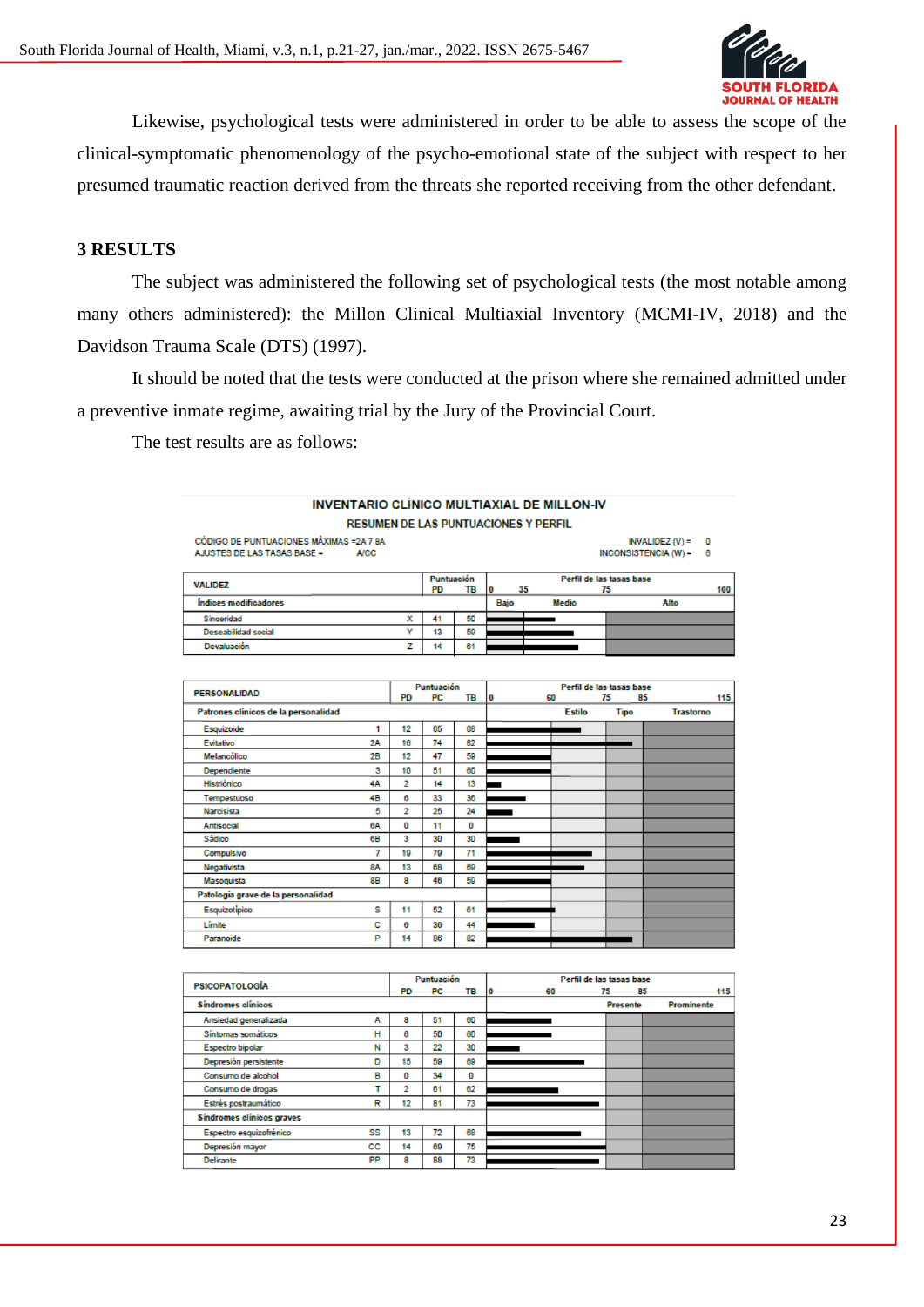

The validity indices present scores in statistical normality, which suggests that the psychological and/or psychopathological profile obtained is genuine for the personality of the examined subject.

In relation to the scales belonging to the area of anxiety and/or post-traumatic stress disorder, the scores are within statistical normality.

Grossman's Facets suggest that the subject presents personality traits of a paranoid, avoidant and compulsive type and that it would be compatible with her current state of institutionalized prison in which she found herself immersed at the moment of the administration of the psychological tests (the test was administered in October 2018 and 17 months had passed since the murder was perpetrated, in May 2017).

|                             | <b>INVENTARIO CLÍNICO MULTIAXIAL DE MILLON-IV</b><br>FACETAS DE GROSSMAN CON LA PUNTUACIÓN MÁS ALTA |            |           |    |          |                          |                      |     |  |  |
|-----------------------------|-----------------------------------------------------------------------------------------------------|------------|-----------|----|----------|--------------------------|----------------------|-----|--|--|
|                             |                                                                                                     | Puntuación |           |    |          | Perfil de las tasas base |                      |     |  |  |
| <b>FACETAS DE GROSSMAN</b>  |                                                                                                     | PD         | <b>PC</b> | TB | $\bf{0}$ | 35                       | 75                   | 100 |  |  |
| Paranoide                   | P                                                                                                   |            |           |    |          |                          | <b>Interpretable</b> |     |  |  |
| Expresivamente defensivo    | P.1                                                                                                 |            | 96        | 90 |          |                          |                      |     |  |  |
| Cognitivamente desconfiado  | P.2                                                                                                 | 4          | 80        | 75 |          |                          |                      |     |  |  |
| Dinámicas de proyección     | P.3                                                                                                 | 9          | 99        | 96 |          |                          |                      |     |  |  |
| <b>Evitativo</b>            | 2A                                                                                                  |            |           |    |          |                          |                      |     |  |  |
| Interpers, aversivo         | 2A.1                                                                                                |            | 87        | 93 |          |                          |                      |     |  |  |
| Autoimagen alienada         | 2A.2                                                                                                | 5          | 69        | 75 |          |                          |                      |     |  |  |
| Contenido vejatorio         | 2A.3                                                                                                | 5          | 74        | 80 |          |                          |                      |     |  |  |
| Compulsivo                  | 7                                                                                                   |            |           |    |          |                          |                      |     |  |  |
| Expresivamente disciplinado | 7.1                                                                                                 | 6          | 75        | 75 |          |                          |                      |     |  |  |
| Cognitivamente constrenido  | 7.2                                                                                                 | 4          | 29        | 34 |          |                          |                      |     |  |  |
| Autoimagen responsable      | 73                                                                                                  | a          | 99        | 85 |          |                          |                      |     |  |  |

#### PUNTUACIONES DE LAS FACETAS DE GROSSMAN

|                         |                                         | PD           | <b>PC</b> | <b>TB</b>      |                 |                               | <b>PD</b>      | PC | <b>TB</b>      |
|-------------------------|-----------------------------------------|--------------|-----------|----------------|-----------------|-------------------------------|----------------|----|----------------|
| 1                       | Esquizoide                              |              |           |                | 6B              | <b>Sádico</b>                 |                |    |                |
| 1.1                     | Interpers, desvinculado                 | 6            | 89        | 85             | 6B.1            | Expresivamente precipitado    | $\overline{2}$ | 42 | 40             |
| 1.2                     | Contenido escaso                        | 7            | 82        | 75             | 6B.2            | Interpers, desagradable       | 1              | 43 | 60             |
| 1.3                     | Temperamentalmente apático              | 4            | 60        | 65             | 6B <sub>3</sub> | Arquitectura eruptiva         | $\mathbf{a}$   | 25 | $\Omega$       |
| 2A                      | Evitativo                               |              |           |                | $\overline{7}$  | <b>Compulsivo</b>             |                |    |                |
| 2A.1                    | Interpers, aversivo                     | 7            | 87        | Q <sub>3</sub> | 7.1             | Expresivamente disciplinado   | 6              | 75 | 75             |
| 2A <sub>2</sub>         | Autoimagen alienada                     | 5            | 69        | 75             | 7.2             | Cognitivamente constrenido    | 4              | 29 | 34             |
| 2A.3                    | Contenido vejatorio                     | 5            | 74        | 80             | 7.3             | Autoimagen responsable        | ø              | 99 | 85             |
| 2B                      | Melancólico                             |              |           |                | <b>8A</b>       | <b>Negativista</b>            |                |    |                |
| 2B.1                    | Cognitivamente fatalista                | 5            | 48        | 50             | 8A.1            | Expresivamente resentido      | 6              | 88 | 80             |
| 2B.2                    | Autoimagen inutil                       | 3            | 65        | 75             | 8A.2            | Autoimagen descontenta        | 6              | 68 | 70             |
| 2B.3                    | Temperamentalmente afligido             | 6            | 71        | 80             | 8A.3            | Temperamentalmente irritable  | $\bullet$      | 15 | $\overline{0}$ |
| $\overline{\mathbf{3}}$ | <b>Dependiente</b>                      |              |           |                | 8B              | Masoquista                    |                |    |                |
| 3.1                     | Expresivamente pueril                   | 4            | 49        | 48             | 8B.1            | Autoimagen desmerecedora      | 5              | 64 | 64             |
| 3.2                     | Interpers, sumiso                       | 4            | 79        | 75             | 8B.2            | Arquitectura invertida        | 5              | 71 | 70             |
| 3.3                     | Autoimagen inepta                       | 3            | 46        | 45             | 8B <sub>3</sub> | Temperamentalmente disfórico  | $\overline{7}$ | 75 | 70             |
| <b>4A</b>               | <b>Histriónico</b>                      |              |           |                | s               | <b>Esquizotípico</b>          |                |    |                |
| 4A <sub>1</sub>         | Expresivamente dramático                | 0            | 31        | o              | S.1             | Cognitivamente circunstancial | 3              | 35 | 45             |
| 4A <sub>2</sub>         | Interpers, buscador de atención         | 1            | 15        | 15             | S.2             | Autoimagen disociada          | 4              | 57 | 63             |
| 4A.3                    | Temperamentalmente inconstante          | 3            | 34        | 36             | S.3             | Contenido caótico             | $\overline{7}$ | 90 | 80             |
| 4B                      | <b>Tempestuoso</b>                      |              |           |                | c               | Limite                        |                |    |                |
| 4 <sub>B</sub> .1       | Expresivamente impetuoso                | 3            | 52        | 60             | C.1             | Autoimagen inestable          | 4              | 61 | 65             |
| 4B <sub>2</sub>         | Interpers, euforico                     | 1            | 22        | 20             | C.2             | Arquitectura disgregada       | 3              | 52 | 60             |
| 4B.3                    | Autoimagen sobreestimada                | 4            | 56        | 60             | C.3             | Temperamentalmente lábil      |                | 31 | 20             |
| 5                       | <b>Narcisista</b>                       |              |           |                | P               | Paranoide                     |                |    |                |
| 5.1                     | Interpers. explotador                   | $\mathbf{0}$ | 26        | o              | P.1             | Expresivamente defensivo      | 7              | 96 | 90             |
| 5.2                     | Cognitivamente expansivo                | 4            | 52        | 60             | P <sub>2</sub>  | Cognitivamente desconfiado    | 4              | 80 | 75             |
| 53                      | Autoimagen admirable                    | 1            | 50        | 60             | P <sub>3</sub>  | Dinámicas de proyección       | ø              | 99 | 96             |
| <b>6A</b>               | <b>Antisocial</b>                       |              |           |                |                 |                               |                |    |                |
| 6A.1                    | Interpers, irresponsable                | 0            | 21        | $\circ$        |                 |                               |                |    |                |
| 6A <sub>2</sub>         | Autoimagen autonoma                     | 1            | 37        | 30             |                 |                               |                |    |                |
| 6A <sub>3</sub>         | Dinámicas de irreflexión (paso al acto) | $\mathbf{0}$ | 27        | $\Omega$       |                 |                               |                |    |                |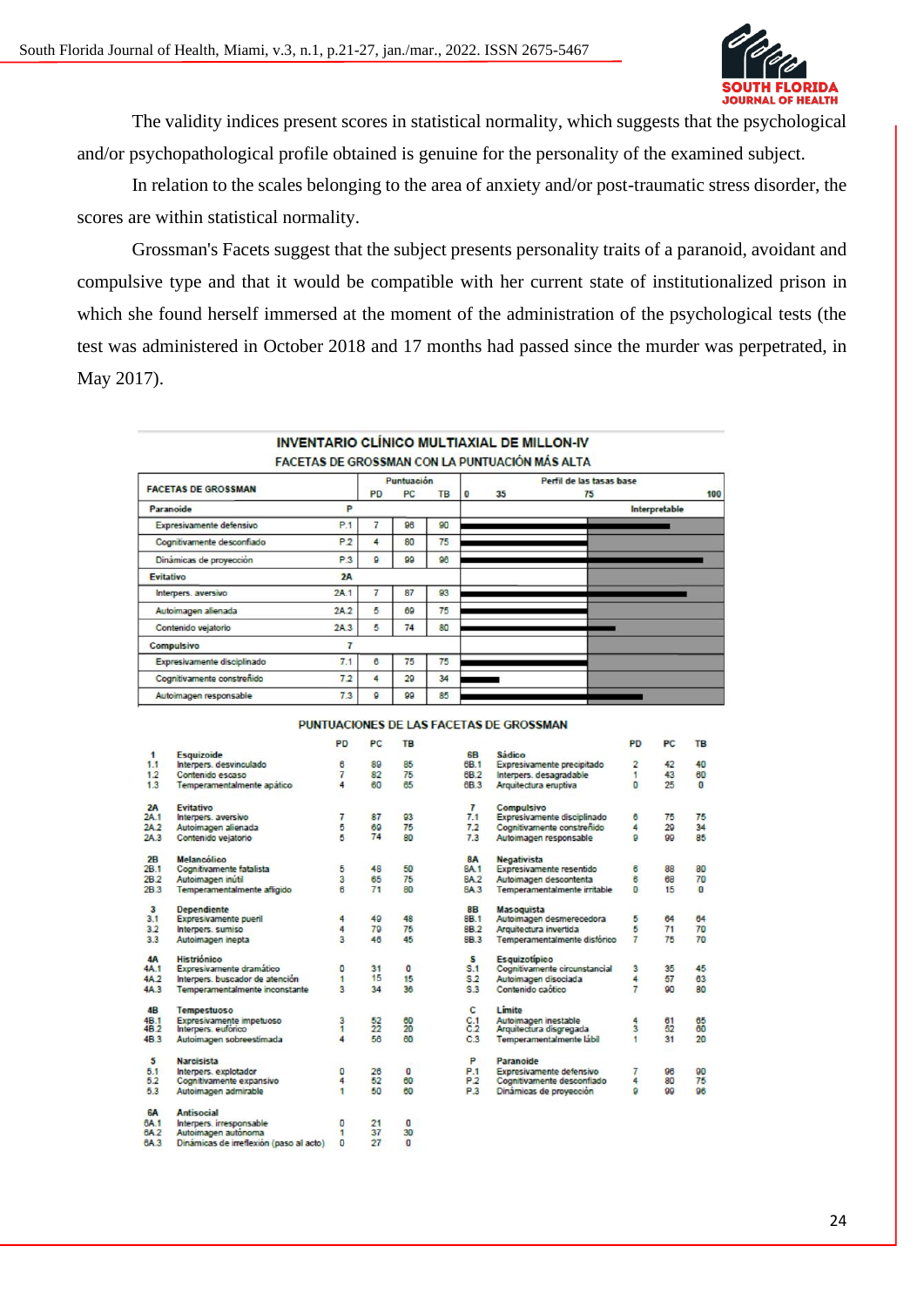

In relation to the test that assesses the intensity of psychopathological trauma, the Davidson

Trauma Scale - DTS - (Davidson et al., 1997) was administered, and the results are as follows:

**Davidson Trauma Scale** *—DTS—* **(Davidson & cols., 1997). 17 ítems of 5 response alternatives**

Instrument that collects the frequency and severity of the symptoms of Post-Traumatic Stress Disorder (PTSD) and that corresponds to the symptoms collected for the diagnosis according to the DSM-IV-TR.

### **TRAUMA THAT THE SUBJECT CLAIMS:**

*"My situation of total helplessness and injustice in the face of events that for me have been traumatic and I have been the victim. Instead, I have been treated as guilty and fingers have been pointed at me as if I had knowledge or was the author of such acts. As the days have passed, I have been finding out without any choice but to draw my conclusions from what happened and making a double victimization of myself, day after day. My situation today is as if they had killed me in life".*

|                                          | Test date: 19.09.2017                               |
|------------------------------------------|-----------------------------------------------------|
| <b>Frequency Scale</b>                   | 56/68                                               |
| <b>Severity Scale</b>                    | 62/68                                               |
| <b>Direct Scale Total Score Obtained</b> | 118/136                                             |
| STATISTICAL SIGNIFICANCE                 | <b>POSITIVE</b>                                     |
|                                          | According to the Manual "Basic Instruments for the  |
|                                          | Practice of Clinical Psychiatry" by Bobes,          |
|                                          | González, Sáiz, Bascarán and Bousoño from           |
| Significant cutoff point                 | Editorial Novartis Farmacéutica, S.A. (2000), it is |
|                                          | noteworthy that:                                    |
|                                          | "The authors propose as a cut-off point for the     |
|                                          | total score of the scale, 40".                      |

The test was administered in September 2017 (four months after the murder was committed, in May 2017) and the subject gave a total direct score of 118 out of a total of 136; a score which suggests that the subject presents symptoms compatible with stress and/or reactive traumatic anxiety with respect to an adverse or contingent event/s; as established by Davidson et al. (1997).

### **4 DISCUSSION**

1. The psychometric results obtained closest to the date when the events occurred (Davidson's DTS) show scores that are significantly more compatible with the alleged events in which the subject refers to acting with "insurmountable fear"; although she does record in writing a traumatic situation of injustice with respect to the murder accusation that she was facing at that time.

2. The psychometric results obtained as a result of the administration of the MCMI-IV do not present clinical relevance from the sphere of anxiety or traumatic psychoemotional reaction. It does present relevance in paranoid-avoidant personality traits and that can be contextualized in the coexistence framework of the prison institutionalization process.

3. In relation to the accreditation of "insurmountable fear" that the subject claimed, with Forensic Psychology it is difficult to prove through the administration of psychological tests. This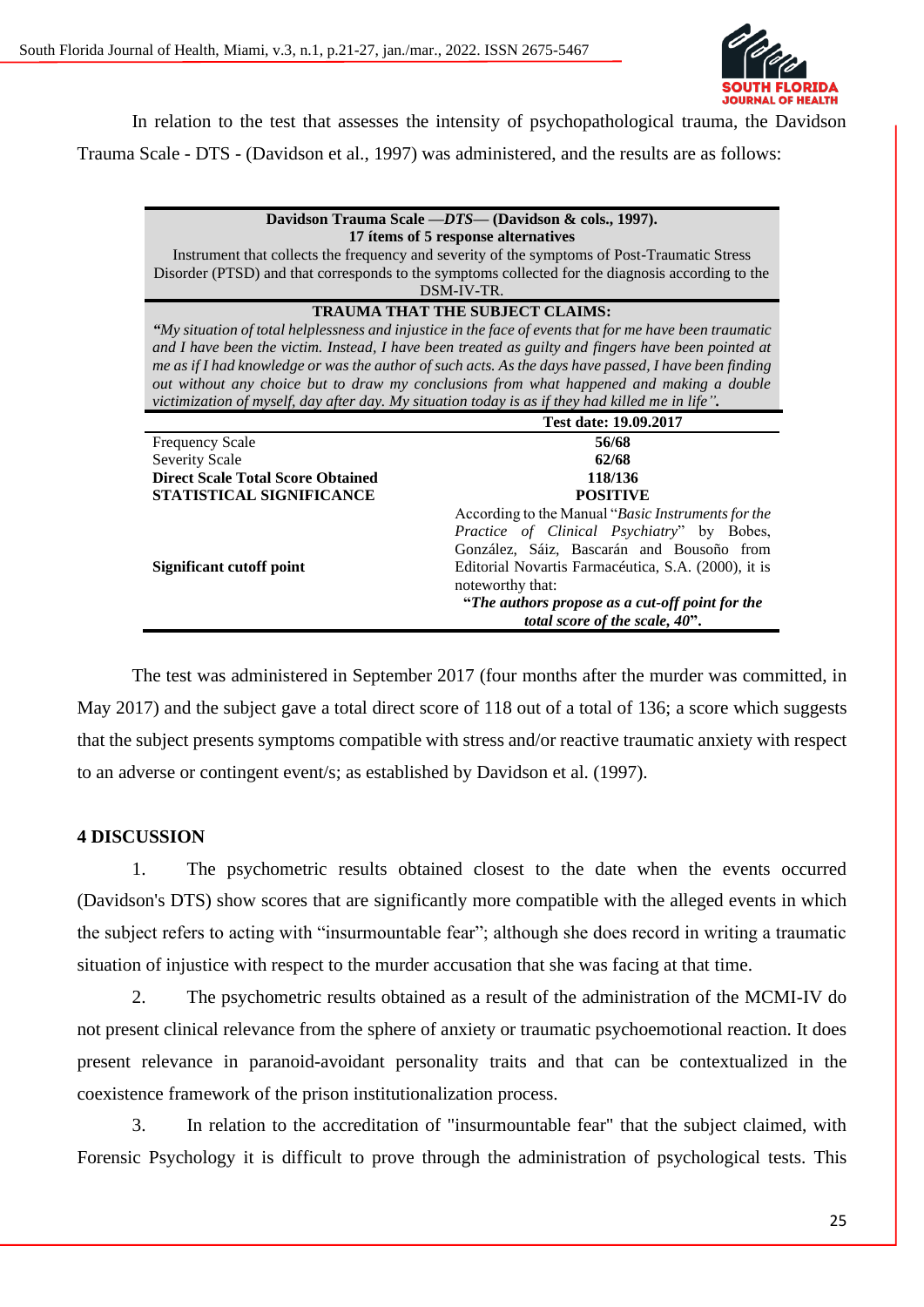

difficulty lies in the non-existence of psychological tests that gather items of valid quality that can measure and/or explore said psychic condition.

4. In line with the above, and from the juridical-legal point of view, it was not possible to accredit in the plenary hearing with the Jury of the Provincial Court, the point that alleged "insurmountable fear" as a defense.

5. Due to this, the subject was finally convicted of the crime of murder.

6. From the context of all the above, and although the discipline of Forensic Psychology has presented important and great professional advances, it lacks highly specific tests that explore areas that the Legal System contemplates, such as in this case, the concept of "insurmountable fear".

**Keywords:** insurmountable fear, police force, psychological evaluation, murder, psychological trauma.